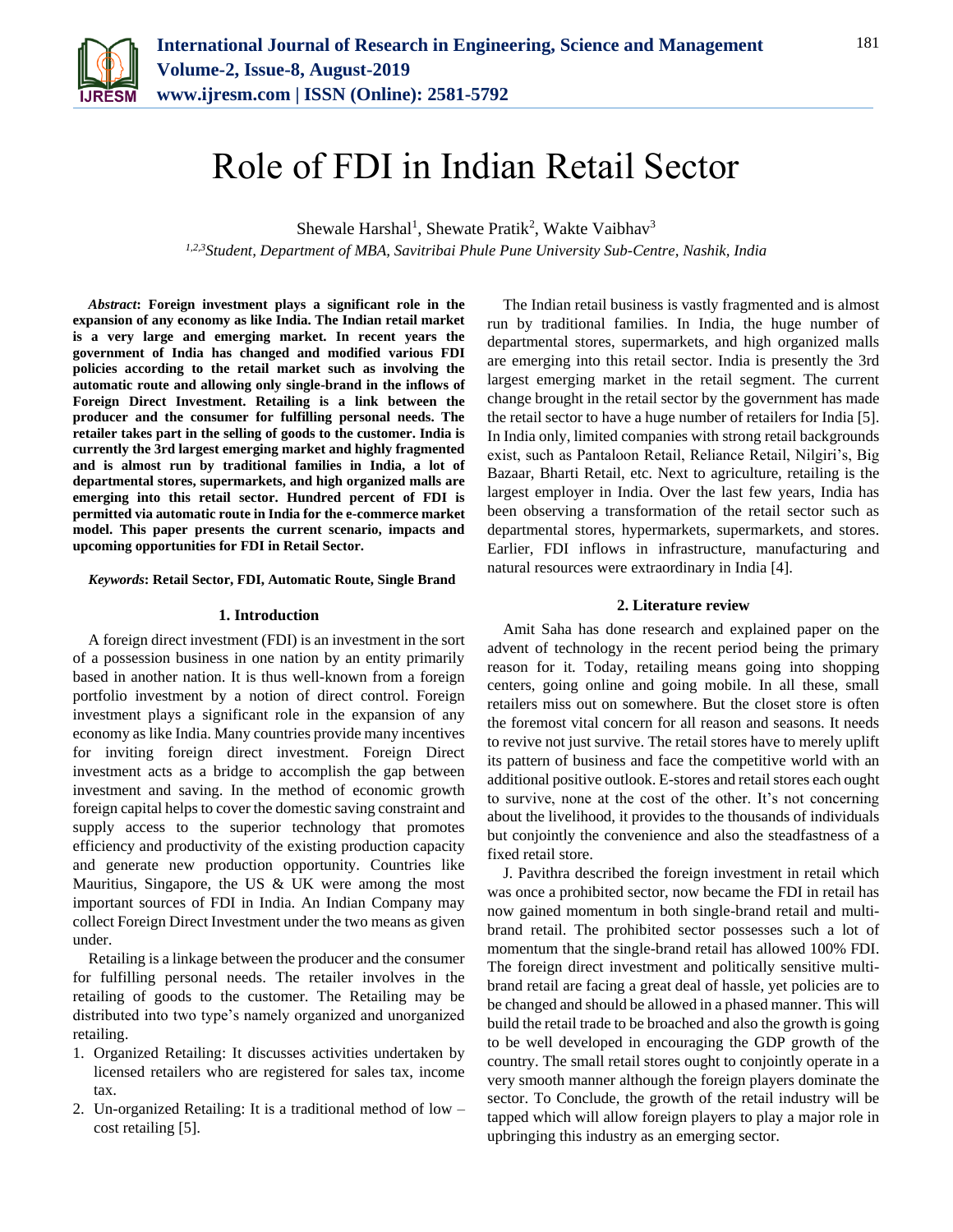

Ramesh and Girish explained that the new revised FDI policy will have both a positive and a negative impact on the Indian retail industry. Before allowing the foreign retailers in India. The government should have first developed the organized retail market and SME sector. The opposition is coming mainly from retail individual owners and the SME sector. In China, it became succeeded because before allowing foreign retailers, China created a strong environment for the existing industrial growth. When FDI in multi-brand retail was announced most of the real estate sector players planned to launch malls in major towns and cities. Few malls in the major cities which are dying will get a boost with the announcement. Competition is very high in the retail sector in India as offline retailers and online retailers are in the early growth stage. Now India requires a distinct model where traditional and modern retail will continue. Another moot question is whether an investment will increase in back end infrastructure, real estate, logistics, and SME sector. Still, in India, a household prefers Kirana stores and nearby shops for unexpected purchases which will keep the stores alive in India as it is very difficult to kill from the roots when traditional retailing roots are spread very deeply in the Indian economy.

# **3. Research methodology**

The data collected for this paper is secondary data which is available on various government websites and various papers are published in the retail sector. As the main concern is on the recent financial year all FDI inflows are gathered and analysis is done.

# *A. Research objectives*

Having presented the immense potential and current status of the entry of the worldwide giants to Indian retail business, this paper continues to flesh out the Indian retail story to highlight a number of the key considerations that organized retailers will need to think about as they venture into the Indian market. The objective of the paper is:

- To present the Scenario of FDI in the retail sector.
- To determine the impact of FDI on Indian Retailer Consumers.
- To find out the opportunities for FDI in the retail sector.

# *B. Data analysis*

# *1) To present the situation of FDI within the retail sector.*

The growing population and low share of organized retail in India are attracting the world players to enter and set up stores in India. Rising nuclear families is another vital issue. As per the Census of India 2011, the population of India stood at 1, 21,01,9342. Among the states, Uttar-Pradesh has the largest share of 16.49 % population followed by Maharashtra 9.29 %, Bihar 8.58 %, West Bengal 7.55 %, Andhra Pradesh 7 % and Madhya Pradesh 6 %. The above states attract large investment in the retail sector.

Online retailers like FLIPKART, MYNTRA, and SNAPDEAL, etc. are developing a sales model to suit Indian conditions. However online sales still create a small portion of overall retail outlay. Offline retailers might take this advantage by putting in physical distribution centers in major cities and towns to increase sales and to face robust competition from the world online retailers [4]. As business surroundings are dynamic, there'll be changes within the trade. Whenever a trade is undergoing an amendment, there'll be a powerful resistance to alter. When the Reliance Company entered the retail sector, there was criticism that it will kill the Kirana stores in India. Nowadays customers are still visiting the stores. They need not stopped visiting Kirana stores entirely. Retailers have attracted shoppers with discounts, loyalty programs, and numerous product portfolios. This has solely reduced the shopper's visit to Kirana stores. The paradigm shifts and transformation of the retail sector in India is extremely slow when compared to different developed and developing economies.

*2) To determine the impact of FDI on Indian retailer customers*

With the entrance of foreign retailers like Wal-Mart, IKEA, Tesco, Abercrombie and Fitch, Amazon, and others into the Indian market, a streamlining of the prevailing retail partnerships is predicted the value of the Indian retail market stood at USD 435 billion in 2010, with the 7 % share of contemporary retail. The retail market is predicted to grow. Because of the terms and conditions of FDI investments, just like the minimum limit of USD 100 million and 50 % to be tilled into backend infrastructure, the Indian supply chain is probably going to profit. Refined foreign technology can significantly boost the domestic supply chain through efficient storage and transportation facilities, leading to minimizing wastage [3]. The rise in the competition can force Indian retailers to work on enhancing the standard of their merchandise.

### *3) To find out the opportunities for FDI within the retail sector*

For the Government- trendy trade players are giant taxpayers and are tax-compliant. There is progressing to increase in tax receipts. By building an effective and complex supply chain, there is aiming to be a good impact on the logistics, storage and related sectors. This can positively increase direct and indirect tax collections. FDI in retail is predicted to come up with 16.2 billion USD within the sort of VAT etc. by 2021. In line with CRISIL analysis Estimate, FDI investments are going to be between 5 to 6 bn USD (FICCI) to 10 bn USD

For the MSMEs - The interests of the MSMEs are protected with the clause of half-hour sourcing from MSME necessary, the government has tread cautiously, to safeguard and promote the MSMEs. The presence of world players is probably going to spice up exports, through the distribution networks, market position, and brands of the foreign players. This is possible to boost sourcing and exports from India. Thus, FDI in retail provides nice export opportunities for the MSMEs. Giant volumes will be sourced from MSMEs. This may have an